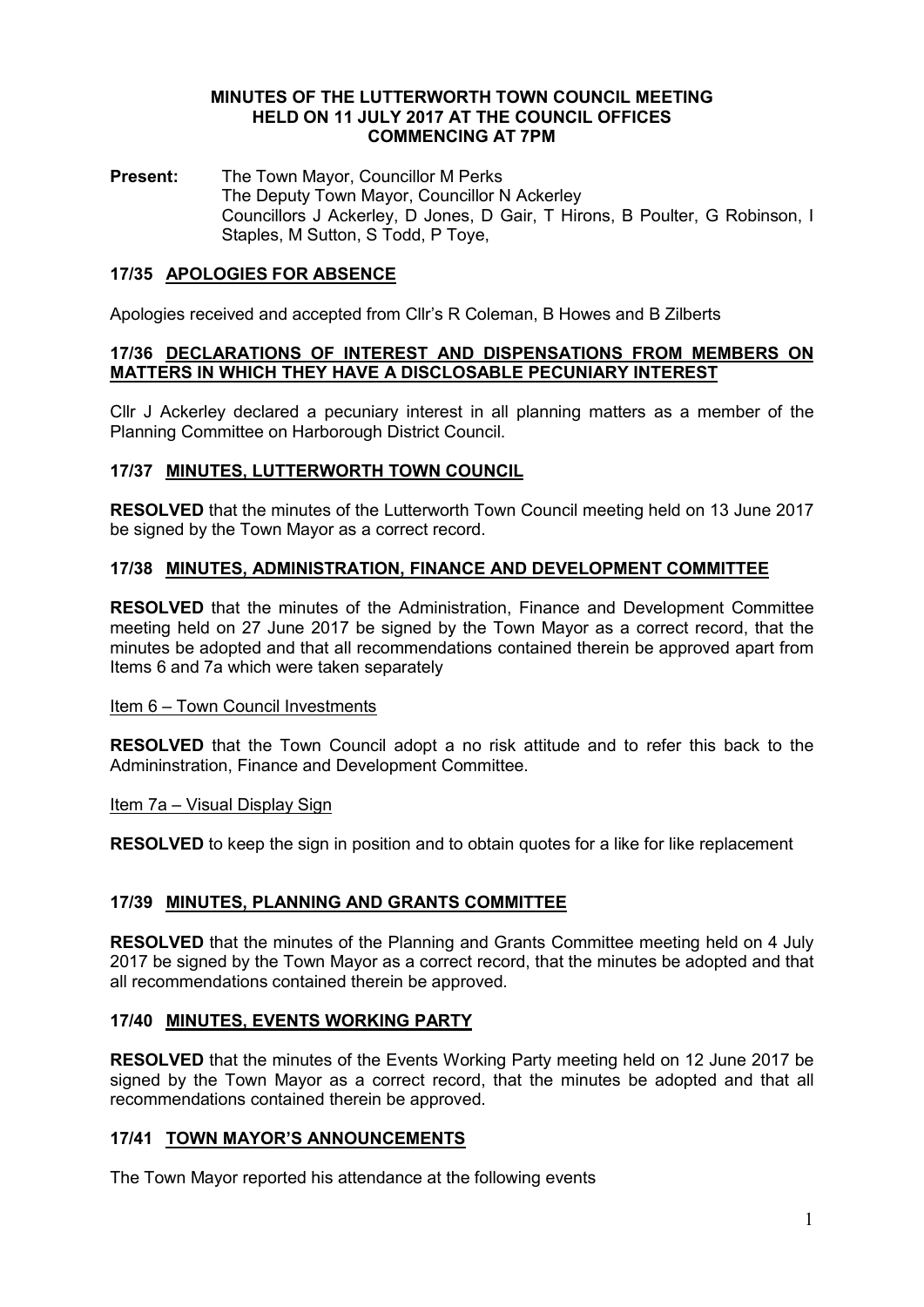- 19 Jun Flag raising ceremony at Market Harborough to mark Armed Forces Week
- 19 Jun an evening meeting with Redeemer Church of Christ God
- 20 Jun an interview with cross counties radio to be broadcast on the 25 Jul
- 29 Jun a green plaque unveiling for Sir Frank Whittle at the Ladywood Works
- 4 Jul Little Rainbows graduation day
- 4 Jul Sir Frank Whittle Studio Sports Day
- 4 Jul Magna Park Community Liaison Group
- 6 Jul Lutterworth College Annual Commemoration Service at St Marys Church

## 17/42 COMMENTS FROM THE PUBLIC

## 17/43 FINANCE

## (i) ACCOUNTS PAID AND TO BE PAID

- a. BACS Payments totalling £11,744.40 be paid
- b. Bank reconciliation was noted by Members
- c. Ratified Payments made since 1 April 2017 were noted

## 17/44 PLANNING MATTERS

- a. Planning Applications
	- (i) 17/01033/PCD Discharge of Conditions. 3, 4, 5, 6, 9, 11, 14, 15, 23, 28, 31, 32, 34, 35, 36 and 37 – 18 Station Road, Lutterworth

No objections

(ii) 17/01086/TCA – Works to Trees – The Springs, Stoney Hollow, **Lutterworth** 

No objections

b. Neighbourhood Plan

RESOLVED to place the Neighbourhood Plan in abeyance for 12 months

## 17/45 COMMITTEE AND WORK PARTY APPOINTMENTS 2017/18

- a. RESOLVED to answer yes to the statements listed in the annual governance statement.
- b. RESOLVED to sign the Annual Return for 2016/17